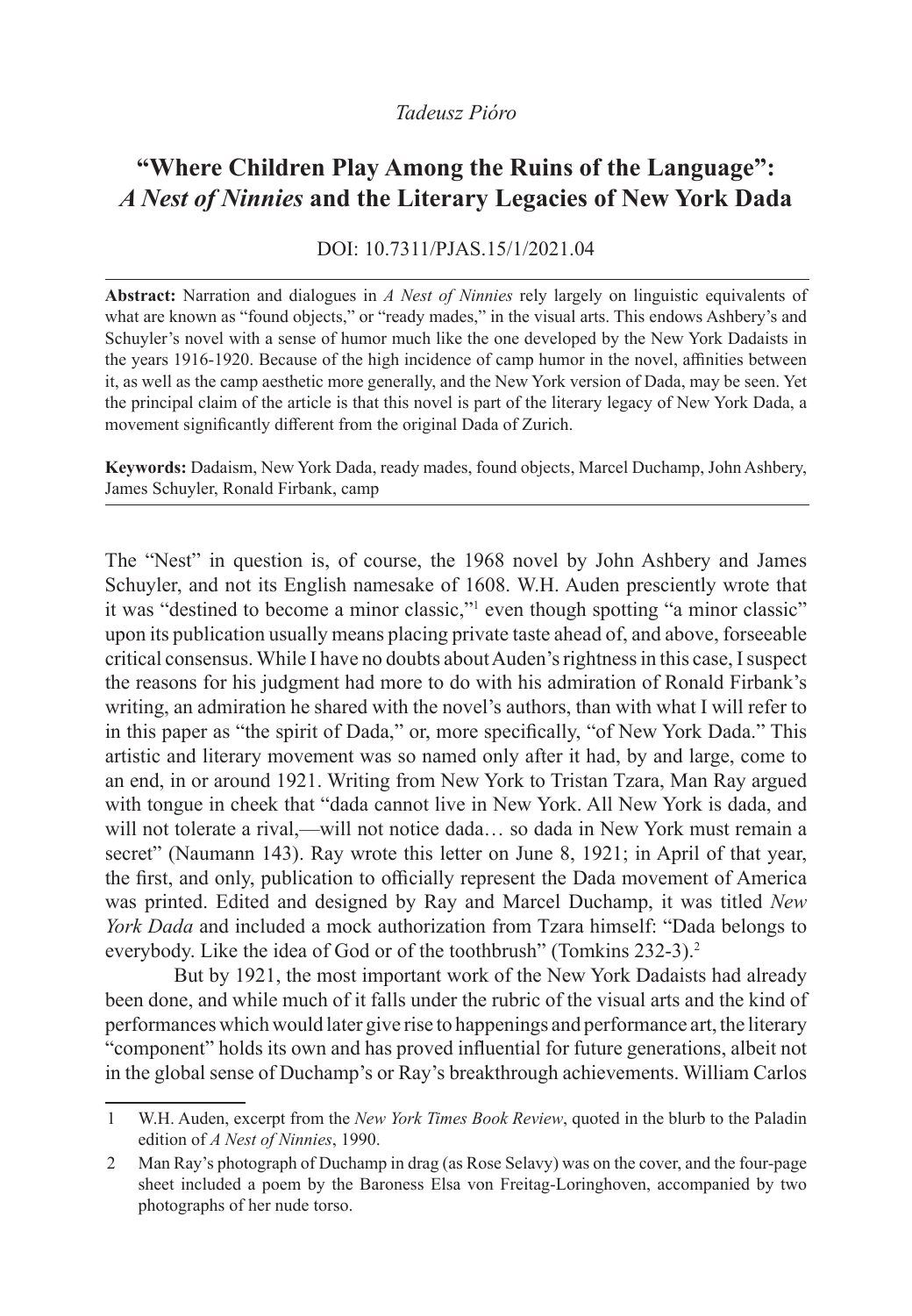Williams, Mina Loy, Wallace Stevens, Bob Brown, Maxwell Bodenheim, Elsa von Freitag Loringhoven, Alfred Kreymborg and Arthur Cravan are the most recognizable, and in some cases canonical, poets associated with New York Dada. Among those born two or three generations later I would certainly include John Ashbery and James Schuyler. They co-authored *A Nest of Ninnies* over a period of seventeen years, but the main reason it took them so long to write a 200-page novel of manners was Ashbery's ten year residence in France. In his letters to Ashbery from the time of his stay abroad, Schuyler asks as least twice whether they might continue writing the book in some "virtual" way, for instance, if one of them wrote a paragraph and mailed it to the other, to which he would respond with another paragraph, and so forth. Ashbery's replies to these suggestions have not been published, but in an introductory note to the Dalkey Archive edition of *A Nest*, he admits that this method of writing was not successful, and they soon gave it up. This is significant insofar as we wish to regard *A Nest of Ninnies* as a collaborative work "performed live," with all the immediacy of call and response this entails.<sup>3</sup> Schuyler refers to one aspect of this collaborative process in a letter to Ron and Pat Padgett of January 16, 1966: "It takes us an awfully long time to get anything done, since something like: 'Mr. Kelso is out of town this week. He's at the Mills' can mysteriously break us up for a good deal of our writing time" (Schuyler 159).

Mr. Kelso is the star salesman for an unnamed company in which Marshall Bush, another of the novel's principal characters, holds a managerial position. His sister, Alice Bush, leads the intertextual dance from the very first sentence of *A Nest*: "Alice was tired" (9), just like Lewis Carroll's Alice in the opening sentence of *Alice in Wonderland*. The Bushes live in upstate New York and spend much time with their neighbors, Doctor and Mrs. Bridgewater, and especially with their college age children, Fabia and Victor. When Fabia lands an entry-level job at Marshall's company, Mr. Kelso and his mother join the cast of what will soon turn out to be a jolly company of globetrotting gourmands, composed of the Bushes and Bridgewaters, as well as Mrs. Greeley and her son, Abel, who also live in Kelton, NY. Jointly and severally, they go on vacation to Florida, where they meet a French traveller in luxury goods named Claire Tosti, and when they follow her to France, she introduces them to her sister, Nadia. From Paris, they go south, as before jointly and severally, and find themselves as far away as Sicily, with Rome on the way there and the French Midi on the way back, having meanwhile made friends with several Italian men. When they return to New York, it is made known that Alice has secretly married one of these men, named Giorgio Grossblatt, and that Victor has secretly married Nadia. Alice and Giorgio open an Italian restaurant in Kelton, which turns out to be roaring success. Fabia remains single, even though she seems to be trying hard not to, and enough hints are dropped

<sup>3</sup> Mark SIlverberg has catalogued, or at least listed, the collaborations of the New York School poets done within their own circle, as well as those involving people from outside of it. Four of the former were undertaken by John Ashbery with James Schuyler; Ashbery's other collaborative works, in the field of literary and visual art alone, number fourteen. In the same field, Schuyler's also stand at fourteen (Silverberg 211-14; 245-47). The tradition of creating collaborative works in avant-garde circles, including both European and American Dada, was one of the most important forms of contesting the myth of the individual genius as the only genuine source of creative inspiration. Perhaps more to the point, it was also a good way to have fun together.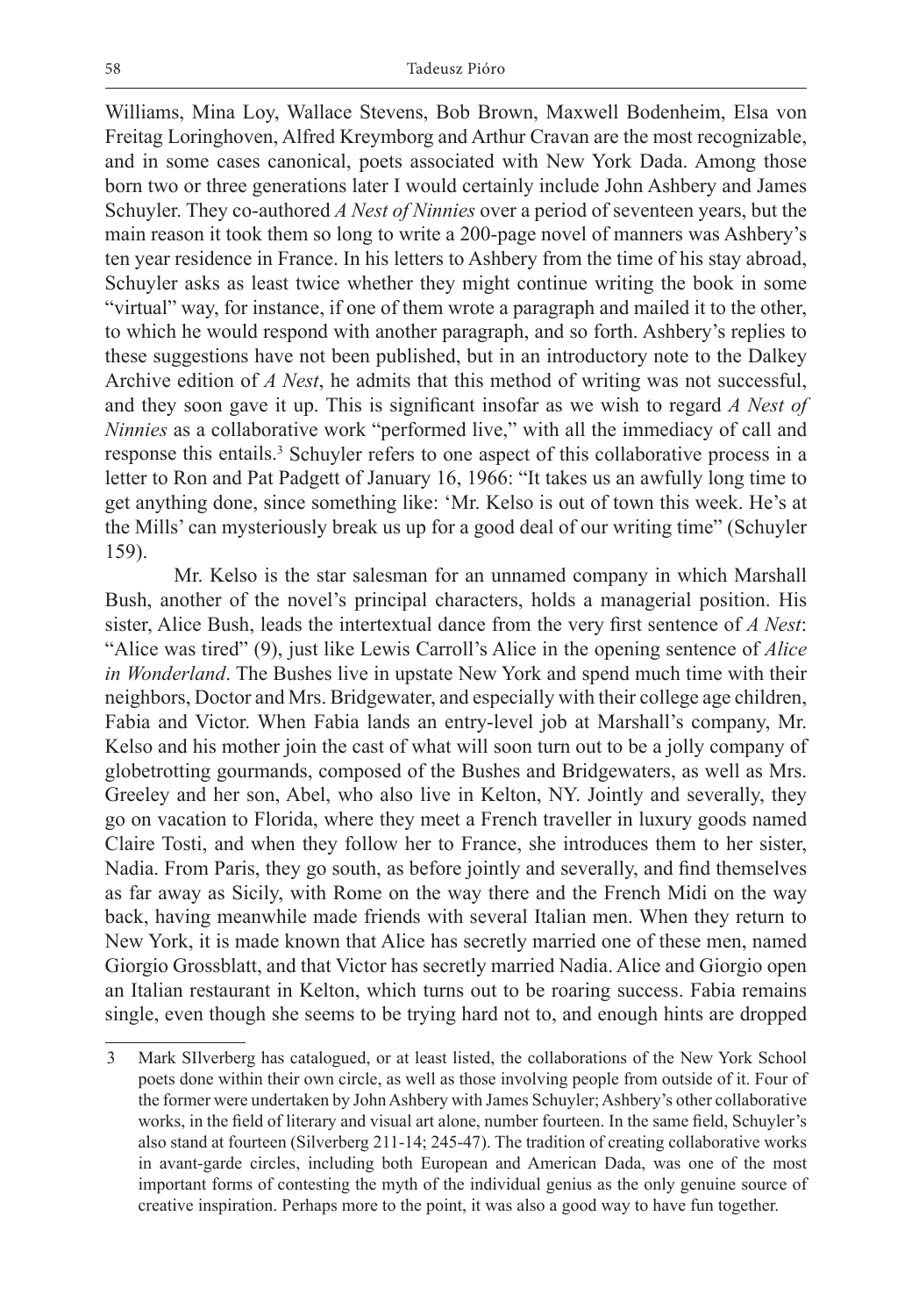for readers in the know to peg Marshall as gay. Claire Tosti's imminent marriage to Irving Kelso is announced in the final, operatic chapter of the novel. Nothing ever "happens," and even the occasional blizzard, conflagration or power failure cannot disrupt the steady flow of martinis.

It is not what the characters do, however, but the ways in which they speak, that matters most in this book, although the narrators' passages are no less important to the panorama of linguistic and stylistic registers it displays. Several times in the course of the novel, one of the characters makes a statement that seems to express this authorial approach. For instance, when Paul Lambert, Victor's French pen pal, hears a song on a car radio, he is asked by his American companions to translate the lyrics: "It tells about a girl—a woman—who waits on the mole for her sailor. When he comes back, first she is going to beat him up, then she is going to show him a good time." "Well does she?" Dotty asked. Paul shrugged. "It is of no importance. The entertainment lies in the low-class argot of her expressions" (108). As several critics have observed, the language of the novel is its principal "focalizer," even though—and this is the paradox I will try to unravel—this language seems to be as incidental as the novel's sketchy emplotment and cartoonish characterization.<sup>4</sup> Or, I might also suggest, as Duchamp's ready mades. To make this connection clearer, and perhaps more plausible as well, a brief account of the differences between New York and Zurich Dada should be of help.

In his introductory essay to the catalogue of *Making Mischief: Dada Invades New York*, an exhibition held at the Whitney Museum in 1996-97, Francis Naumann points to the humorous intent of many works by the New York Dada artists. The humor of the original Zurich Dadaists was quite different, and while Naumann does not delve into the reasons for this, I think that the historical circumstances in which each of these movements was born have at least as much to do with their various approaches to humor as any personal traits or inclinations. Richard Huelsenbeck and Hans Richter served in the German army before coming to Zurich in 1916, and Hugo Ball, although physically unfit for service, or, according to other sources, a conscientious objector, visited a wounded friend near the front lines and could see the results of trench warfare and the new technologies of killing. A strong, originating impulse of Zurich Dada was the shock this kind of warfare caused millions of soldiers, including Richter and Huelsenbeck as well as all those educated and sensitive young men who believed they were fighting in the name of ideals they had been conditioned to accept as axioms. Their disenchanment, to put it mildly, led to the total critique of all ideals and axioms, which, by and large, constituted Zurich Dada. Their humor was "noir" humor, easy to mistake for abysmal nihilism. The world had to be built anew, so everything in the present world had to be ridiculed to death and destruction.5

<sup>4</sup> In his monographic study of James Schuyler, *Nowy Jork i okolice*, Mikołaj Wiśniewski provides a useful account of the critical reception of *A Nest of Ninnies* (Wiśniewski 258-62).

<sup>5</sup> Calvin Tomkins, Marcel Duchamp's biographer, presents this aspect of Zurich Dada is a slightly different way: "The original Dadaists were as dedicated to their nihilism as any band of fanatical world savers.… Except for Arp, not one of them showed any evidence of a sense of humor, and the absence of this element—inimical to fanaticism of all kinds—was a crucial factor in Dada's explosive postwar growth and its equally rapid disintegration. In New York, on the other hand, things were a bit more lighthearted. Even such natural Dada personalities as Arthur Cravan and Elsa von Freitag-Loringhoven did not take their antiserious activities too seriously, and the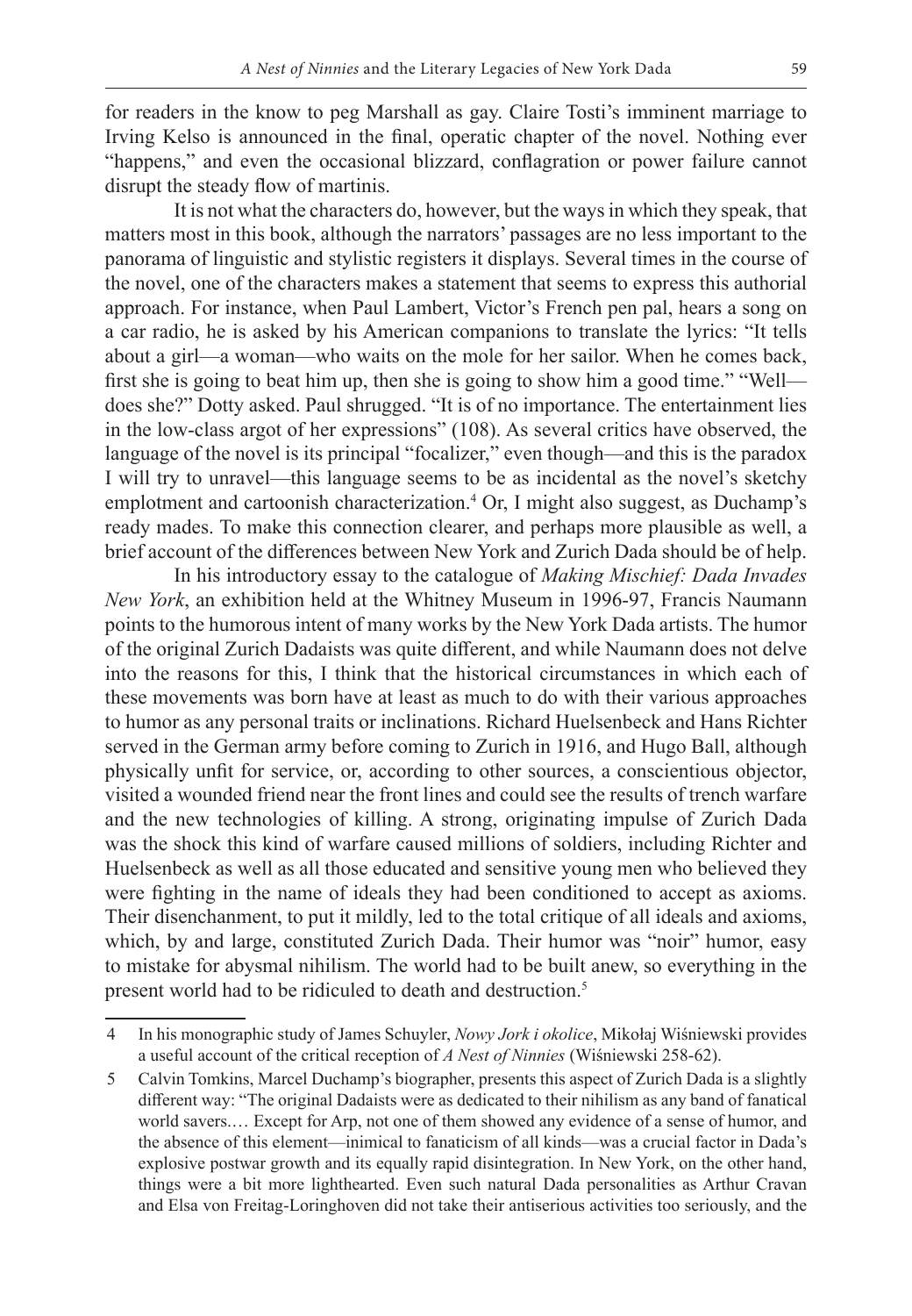The New York Dadaists, by comparison, had a rather limited knowledge of the Great War, gained chiefly from newspaper reports and letters from friends or family who were somehow engaged in it (for instance, Wallace Stevens' sister, who volunteered for the Red Cross and was killed by an exploding shell in Belgium). Knowing about the horrors was not the same as having witnessed them. However acute the New York Dadaists' cultural and social critique may have been, it remained a far cry from the total rejection enacted by their Zurich "comrades in arms." In a speech delivered to the Societé Anonyme, an artists' organization founded by Marcel Duchamp, Man Ray and Katherine Dreier in 1920, the poet Marsden Hartley insisted that "Life is cause for riotous and healthy laughter, and to laugh at oneself in conjunction with the rest of the world, at one's own tragic vagaries, concerning the things one cannot name or touch, or comprehend, is the best anodyne I can conjure in my mind for the irrelevant pains we take to impress ourselves and the world with the importance of anything more than the brilliant excitation of the moment.… We shall learn through dadaism that art is a witty and entertaining pastime" (Naumann 17).

Naumann argues that the "essential characteristics of New York Dada find their roots in a specifically American form of humor" (17), but is quick to add that the French members of this coterie relied on their own, characteristically Gallic, form of humor in constructing their works. Naumann also quotes Mark Twain's distinction between the two: according to Twain, American stories are humorous on account of their pacing, while French stories are witty. In other words, the French short-circuit the logical connections between cause and effect, while Americans draw them out to expose, bit by bit, some kind of fallacy. In the visual arts, Naumann contends, Man Ray's 1917 assembly *New York* is characteristic of American humor, and Marcel Duchamp's *Large Glass* of the French. Naming Ray's *New York* as an example of American humor—which, according to a scholarly study Nauman quotes, is "consciously antiintellectual… prone to exaggeration… makes fun of minorities" (Naumann 19) might seem a little forced, but *Large Glass* certainly displays wit. Both strategies, however, the French and the American, have their place in Ashbery's and Schuyler's *A Nest of Ninnies*. In their case, the various "found objects" used by the Dadaists are linguistic, and could be roughly classed as crypto-quotations or paraphrases from a broad spectrum of literary works (from Trollope, Dickens or Austen to pulp fiction, as well as from a variety of poems), mid-century radio soap operas (Karin Hoffmnan, Ashbery's biographer, singles out *Vic and Sade* as his favorite),<sup>6</sup> and from the ways in which their parents and neighbors and friends spoke when the two poets were growing up in the thirties and forties. Of course, this does not exhaust the list of their inspirations. Yet the point of my comparison of Ashbery's and Schuyler's *objets trouvés* with the found objects of visual artists does not lie in the fortuitous recognition of potentially useful materials, but in the act or gesture performed by using them.

Institutionalized art, along with the economic and social results and side-effects of its institutionalization, was a frequent target of Dada critiques, which eventually led to the rise of the "Neo-avant-garde" and its own, fated institutionalization. In his history of Dadaism, Hans Richter lashes out at the neo-avant-gardists, accusing them

brouhaha over *Fountain* was played out in a key of larky humor" (193).

<sup>6</sup> Hoffman 36-7.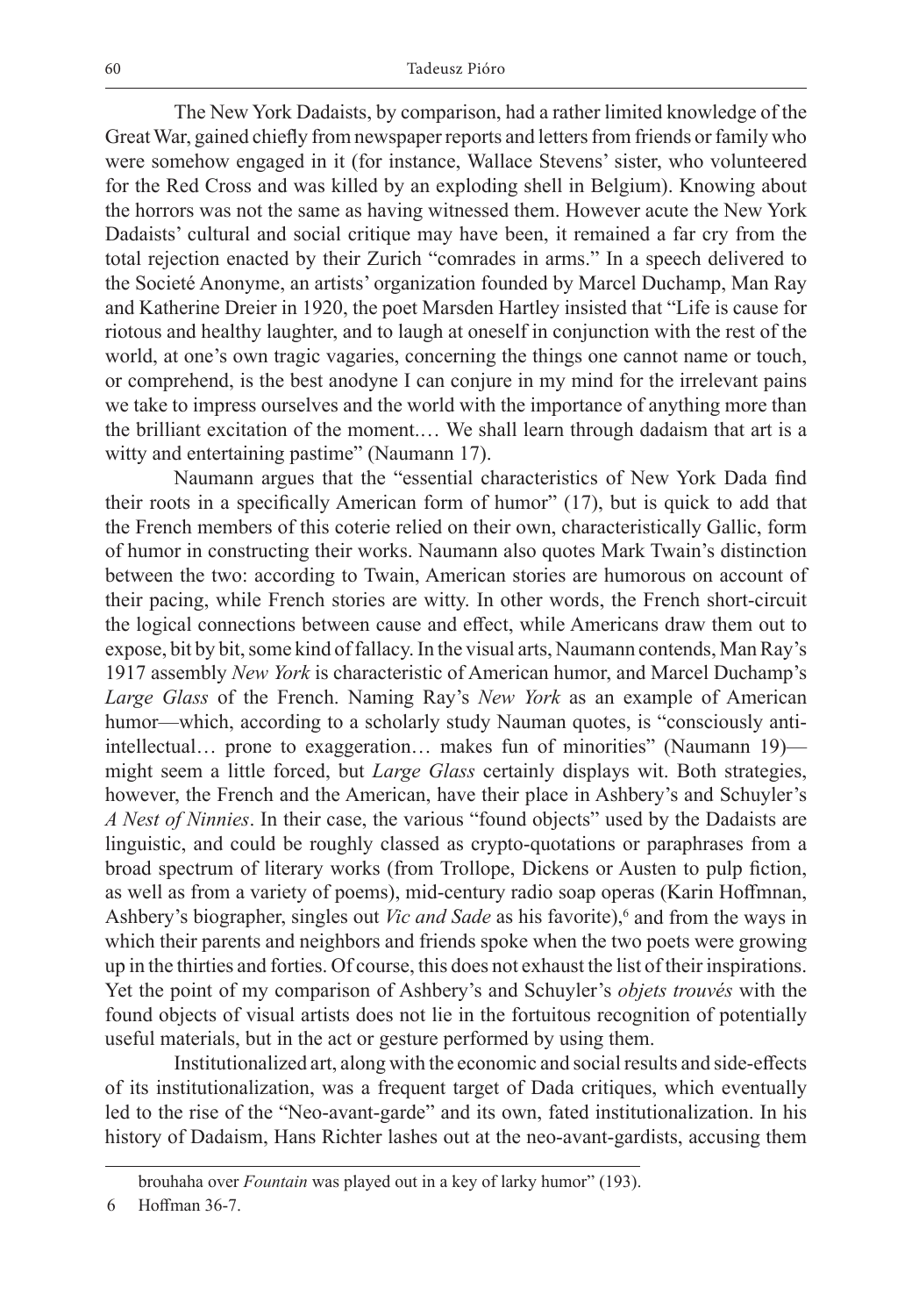of making empty, formal gestures without any of the aesthetic and ideological impetus that characterized Dada, whether in Zurich, New York, or, with some reservations, Berlin and Paris. While he does not say this literally, he regards their work as careeroriented and institutionally bound.7 I am not competent to judge the fairness of his attack, but I know of many cases which show that it misses the point, or at least an important point which, in an old-fashioned manner, I would call the freedom of the artist, especially the freedom to mean nothing in particular, even as critics sweat over endowing that artist's works with some kind of relevance.<sup>8</sup> It is precisely this kind of

freedom that Ashbery and Schuyler exhibit, or flaunt, in their novel.

Or should we say: "novel"? To classify it in the simplest, most worn-out terms, we should probably call it a comedy of manners cum marriage novel. The classic marriage novel, however, most famously Jane Austen's, relies for its dramaturgy on the heroine's decision-making process and the incidents that complicate it. Once she reaches a decision, the novel ends, as if her life after marriage were not a suitable subject for polite fiction. None if this can be seen in *A Nest of Ninnies*: the marriages, except for Claire's to Irving, are announced post factum, are not controversial, and we see the newly-weds eagerly going about their business, or rather the businesses they start once their cohabitation begins. This suggests a Bildungsroman plot and an actual, rather than merely symbolic, integration into the middle-class world of family businesses, with its financial rewards and the promise of offspring they enable. But, differently than in the typical novel of growth, the characters who get married never rebel against the values of their parents or their social class. When there are disagreements, they concern the shape of someone's sunglasses, or the color scheme of a boutique. In that sense, *A Nest of Ninnies* may be called an idyll. Yet these disagreements, while chiefly of an aesthetic nature, are not "merely" aesthetic, since their performance relies on linguistic and cultural found objects, with all the ideological implications of such a practice discreetly making their presence known.

Some of the "Ninnies," as I shall from now on call the novel's characters in aggregate, are conscientious about "bettering" themselves culturally and intellectually. Fabia reads Proust, Alice reads Tolstoy and is a serious student of music, capable of naming the source of a little-known tune hummed by someone at a boring party. They both read art historical journals, and attempt to fit the knowledge gained therefrom into the practical advice offered by magazines devoted to home decor and related manifestations of good taste. The results of their efforts are rather grotesque, as the narrators at first take pains to imply, but later describe at length. Alice and Giorgio's

<sup>7</sup> Richter 346-63.

<sup>8</sup> In his polemic with Peter Bürger, Richard Murphy brings to light another aspect of artistic freedom: "the possibility of reconceptualizing social practice is itself predicated upon the privilege of attaining a certain independence from the real (rather than being merged with it) and upon a sense of *critical distance* from the object to be criticized. In other words, the possibility for criticism and social change appears to be predicated upon precisely the aesthetic autonomy which the avant-garde according to Bürger is supposed to overcome" (27). Bürger's theory of the avant-garde gave rise to many, well-founded polemical responses or rebuttals, but I cannot recall a single one which locates his initial error in taking the Dada imperative of integrating art with everyday life and forcing it into a Marxist critical matrix. That is the price one pays for taking Dada at its word.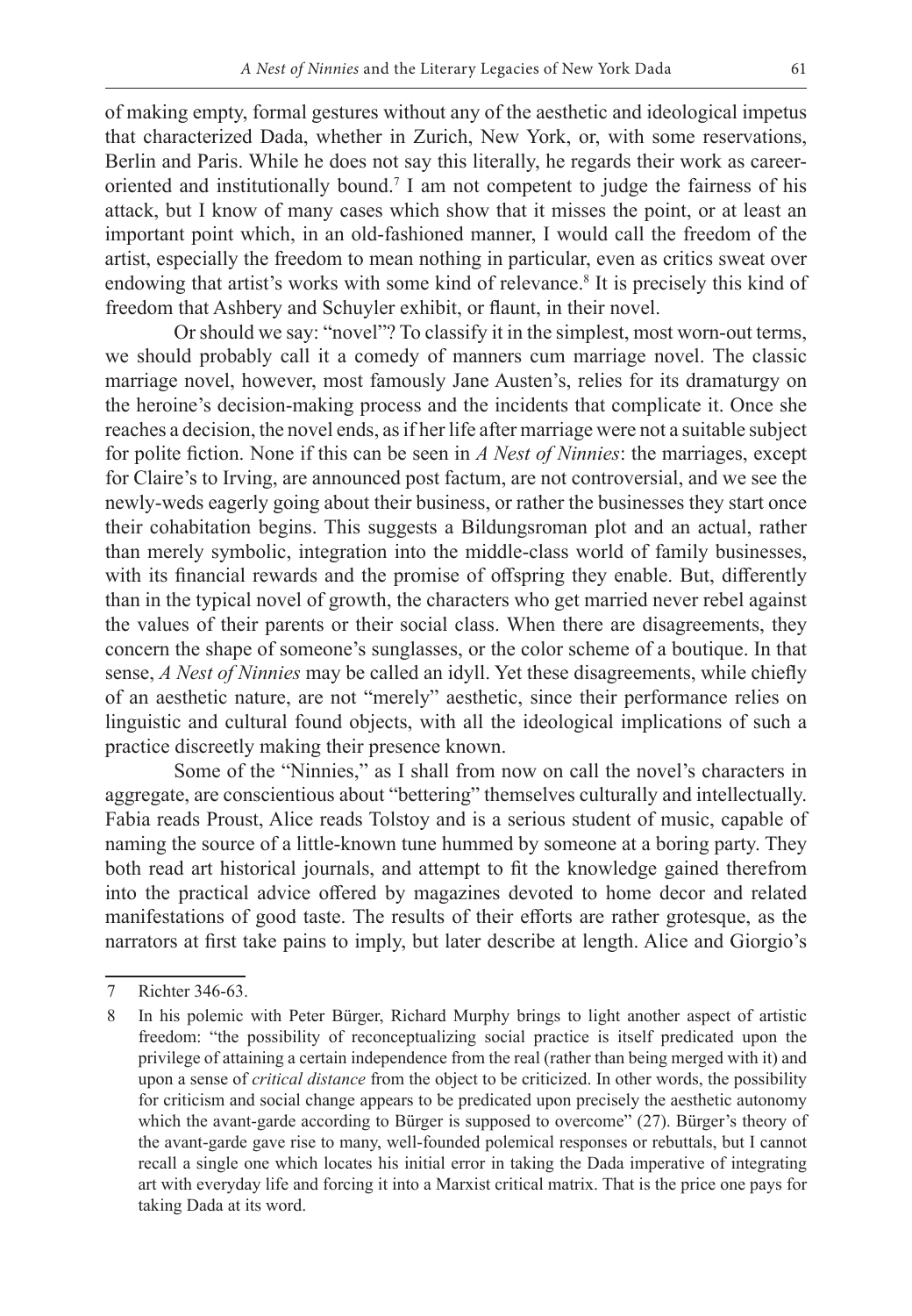Italian restaurant, located in a shopping mall in Kelton, seems to be faux-Tudor on the inside, and its business policy, as we might surmise, is to get the customers drunk long before they are served food. Fabia's brother Victor, who, along with Alice, unsuccessfully tried to open a curiosity shop early on in the story, starts an antique business with his wife Nadia and her sister Claire. Claire buys "antique" junk in New England and ships it to Paris, where the newlyweds are trying to kick-start a fashion for such kitschy bric-a-brac. Needless to say, both ventures turn out to be smash hits. Yet they both rely on a kind of cultural recycling, on "found objects" which are eventually (mis)placed in accordance with market logic. It is not unlikely that these couples' enterprises ironically thematize Ashbery's and Schuyler's cannabilization of the kinds of language on which commercial fiction relies for plot progression, as well as for expressing tensions or conflicts between characters. There are, however, no such conflicts, and no plot to speak of, in *A Nest of Ninnies*. These traditional components of a novel have been replaced by their simulacra, and not a little of the characters' chatter may be taken as a commentary on this substitution or displacement.

Let us now consider several samples of style from *A Nest of Ninnies* and some earlier works. The following sentences end Chapter IV of Dickens' *The Pickwick Papers*: "The horses were put in—the driver mounted—the fat boy clambered up by his side—farewells were exchanged—and the carriage rattled off. As the Pickwickians turned round to take a last glimpse of it, the setting sun cast a rich glow on the faces of their entertainers, and fell upon the form of the fat boy. His head was sunk upon his bosom; and he slumbered again." And this is the final sentence of *A Nest of Ninnies*: "So it was that the cliff dwellers, after bidding their country cousins good night, moved off toward the parking area, while the latter bent their steps toward the partially rebuilt shopping plaza in the teeth of the freshening foehn" (191). (The "cliff dwellers" are those of the party who live in high-rise buildings in Manhattan). In many of the novels "we know best," chapters begin with a mention of the time of day and a brief description of the weather, and end on a parting or departure, if only to bed for the night. Ashbery and Schuyler follow this pattern in their novel, preserving a convention most likely established because of the serialization of novels in the nineteenth century. Yet there is something strange about an expression such as "bent their steps," made even more unconventional by the "freshening foehn," "in the teeth" of which their steps are bent. The language calls attention to itself rather loudly here, but its clamor is tempered by the fact that this is the last sentence of the novel, so readers' attention is naturally more focused on events than the style of their representation.<sup>9</sup>

Table talk pervades *A Nest of Ninnies*, unsurprisingly since the characters spend most of their time eating, drinking and talking "nineteen to the dozen." The following two excerpts should do justice to the general mode of their board-side intercourse. Marshall, his secretary Miss Burgoyne, her parents, Irving Kelso and Fabia Bridgewater are on their way to lunch somewhere in Manhattan.

<sup>9</sup> This may also hold true for some opening sentences. Harry Mathews said so, referring to the first sentence of the narrator in his novel *Cigarettes*: "The gabled house loomed over us like a buzzard stuffed in mid flight" (3). Asked about the odd comparison, Mathews explained that in the opening sentences of a novel one "can get away" with all sorts of idiosyncrasies which would later draw too much attention (Mathews, In conversation with Tadeusz Pióro).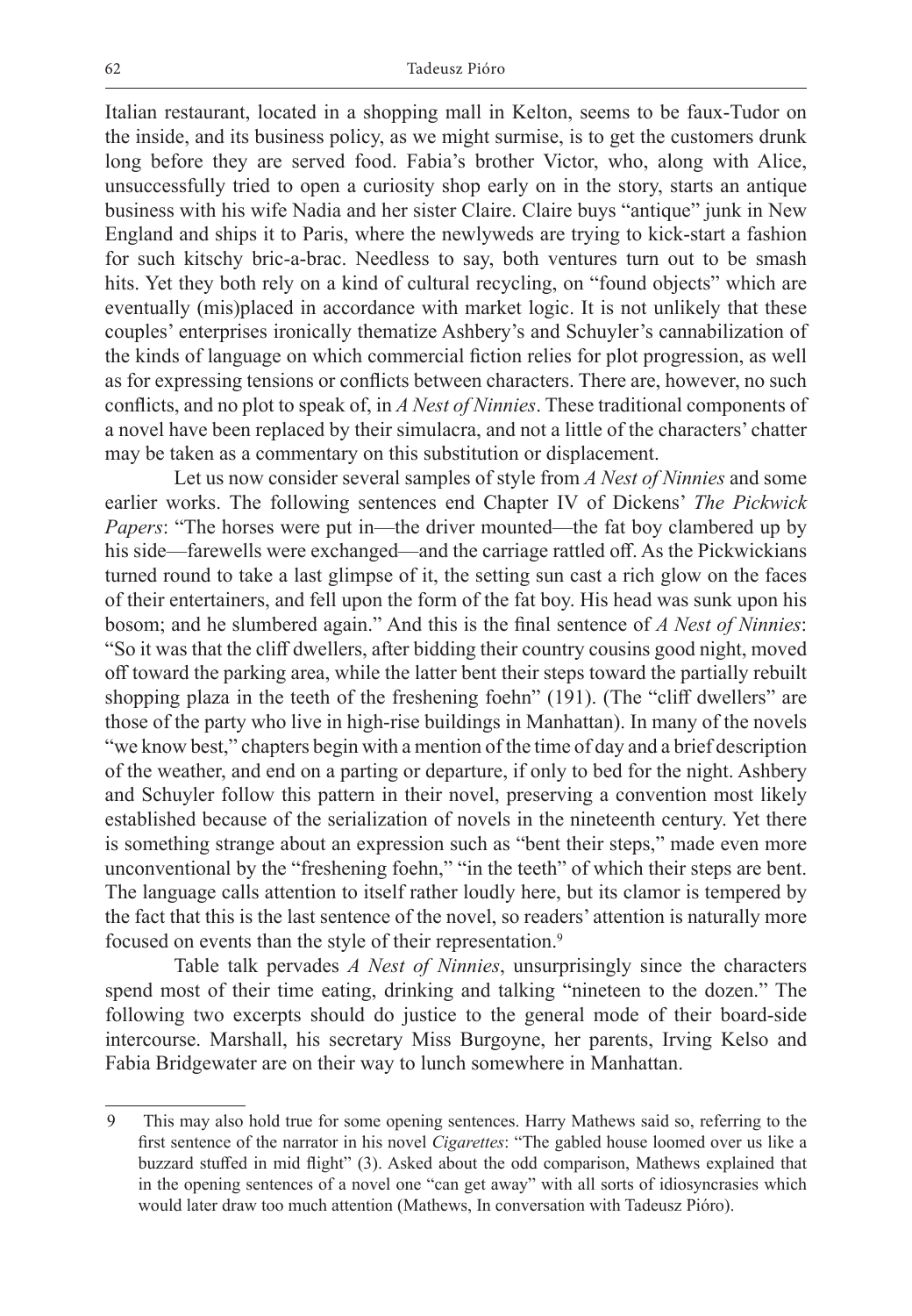'I make it a rule never to cross against the light,' Mrs. Burgoyne said, stopping short at the curb.

'I'm afraid you'll get us all arrested, Mother,' Miss Burgoyne said, mystifyingly.

'The perils of the machine age, Fabia said. Despite these, however, the party was soon comfortably seated at one of the larger tables in Childs.

'Why don't we all have the oysters Rockefeller?' Marshall said.

'I don't see those on my menu,' Mrs. Burgoyne said.

….

'Mr. Bush was joking,' Miss Burgoyne said. 'The menu has the cheese fondue on toast tips I told you about,' she added. 'But I don't know if you'd like it.'

'I always wonder what men talk about at their lunches,' Miss Burgoyne said archly. The cheese fondue seemingly had gone to her head like wine. 'I suppose they talk about business,' she went on, 'but that isn't what they look like they're talking about.' She lapsed into a sudden silence. (23-4)

The next conversation takes place at a party at Irving Kelso's and his mother's apartment. Besides the Bushes, Bridgewaters and Claire Tosti, the Kelsos have invited the Turpins. Mr. Turpin used to be the French consul in Honolulu. The talk is of the Bridgewaters' planned visit to France which, according to the head of the family, should "broaden [his] children's horizons."

'Good,' Claire said. 'When you have mastered the Louvre, and other notable spots, you may proceed with the provinces.' To Victor she added, 'Should you come in the summer, you may have the use of my season pass to the Bains Deligny.'

'Is that a place to take a bath?' Victor asked.

'No, to swim—as the English say, to sea-bathe,' Mrs. Turpin said in kindly tones. 'This summer Mr. Turpin and I hope to be at my little farm. You must come and see the true country life. The very hogs are fed on chestnuts.'

'What else do you grow on your farm?' Alice asked.

'My wife merely owns the farm,' Mr. Turpin said. 'She does not dig and delve.'

'In the fall,' Mrs. Turpin said, her voice rising excitedly, 'when the chestnuts are ripe, hogs are driven up the hills. With sticks, by boys. Later, they are driven down again.'

Though the others waited, this was the end of her tale. (74)

While both conversations seen to be absurdly inane, they are also funny or humorous in several ways, but not really at the expense of the characters involved, since their "ninnyhood" is already established by the time we reach these passages in the text. In the first excerpt, when Mrs. Burgoyne insists on obeying the rules of pedestrian traffic, her daughter "mystifyingly" claims that this might lead to their being arrested, intending perhaps that since no one else obeys them and crosses "against the light," they might be charged with blocking traffic. Or, to put it differently, that in Manhattan transgression is the norm. What kind of transgression is really on her mind may be gleaned from her final lines, which seem to come out of nowhere, but which may have something to do with the fact that she is lunching with her boss, whom she has observed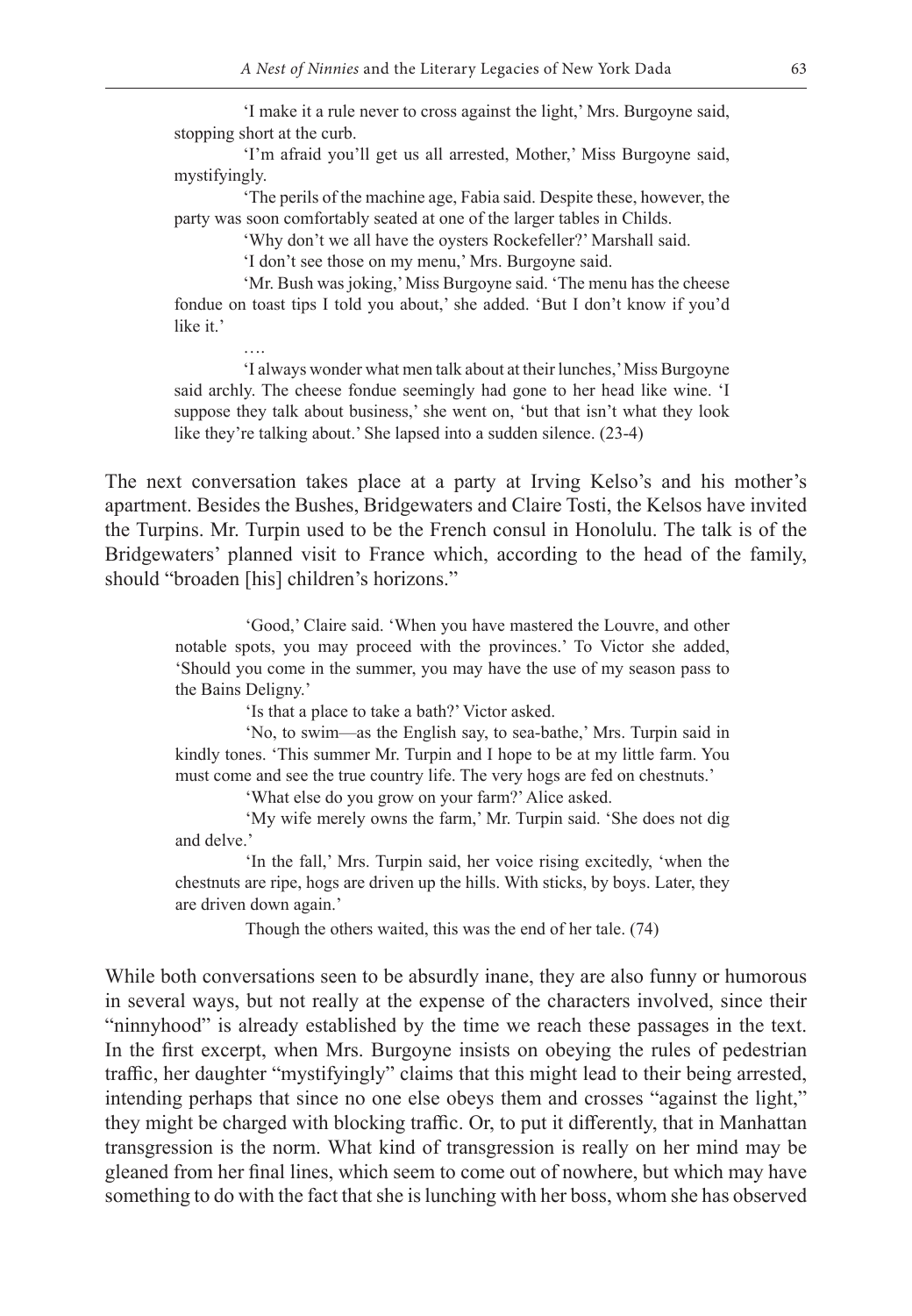lunching with men, and it didn't look like business was what they were talking about. I take this to be a hint that she knows Marshall is gay, especially since she unexpectedly "lapses into silence," as if she were afraid that this casually mentioned topic might lead to an indiscretion. Then again, unconsciously, she might have been responding to a feeling that her mother had hopes she would make an advantageous match with Marshall, but that is probably a little more than needs to be assumed.

At the Kelsos' dinner party, Mrs. Turpin's enthusiasm over the chestnut-fed hogs reveals the force and extent of Ronald Firbank's influence on *A Nest of Ninnies*. Like Miss Burgoyne, she ends her "tale" abruptly, as if she thought it might be unwise to go on. Some readers might be at a loss to say what makes her voice rise "excitedly": the chestnuts, the hogs, the taste of their meat or just the quaint old country ways, while others would be quick to guess that the boys and their "sticks" are responsible. But apart from this rather discreet bawdiness, considerably toned down in comparison to Firbank's, it is "the very hogs" that bring to mind his use of the English language. Firbank wanted to make his writing sound odd, or queer, partly by using the camp banter of "queens," and partly by employing French syntactic structures, French word order in sentences, and literally translated idioms or ready-made phrases. Some, although not all of these strategies, may be seen in the following passage from *The Flower Beneath the Foot*, in which a royal dinner in the land of Pisuerga is described:

the Queen of the Land of Dates… seemed to be lost in admiration of the Royal dinner-service of scarlet plates, that looked like pools of blood upon the cloth.

'What pleases me in your land,' she was expansively telling her host, 'is less your food than the china you serve it on; for with us you know there's none. And now,' she added, marvellously wafting a fork, 'I'm forever spoilt for shells.'

King William was incredulous.

'With you no china?' he gasped.

'None, sir, none!'

'I could not be more astonished,' the King declared, 'if you had told me there were fleas at the Ritz,' a part of which assertion Lady Something, who was blandly listening, imperfectly chanced to hear.

'Who would credit it!' she breathed, turning to an attaché, a young man all white and penseroso, at her elbow.

'Credit what?'

Lady Something raised a glass of frozen lemonade to her lips. 'Fleas,' she murmured, 'have been found at the Ritz.' '……!....?....! !' (Firbank 27-8)

Queen Thleeanouhee (for that is her name) seems to be disparaging the royal cuisine of Pisuerga while praising its presentation, or, in other words, expressing her preference for form over content. In her Land of Dates, content is everything, form does not exist: perhaps the excellence of the content makes it superfluous. Yet now, she admits, she is "forever spoilt for shells," meaning china in a literal sense, but, more importantly, form in its broader meanings, including, perhaps, the form of the novel as an attractive container for *n'importe quoi.* It does not matter much whether we assume the Land of Dates to be a public toilet, even though the interior design of such conveniences is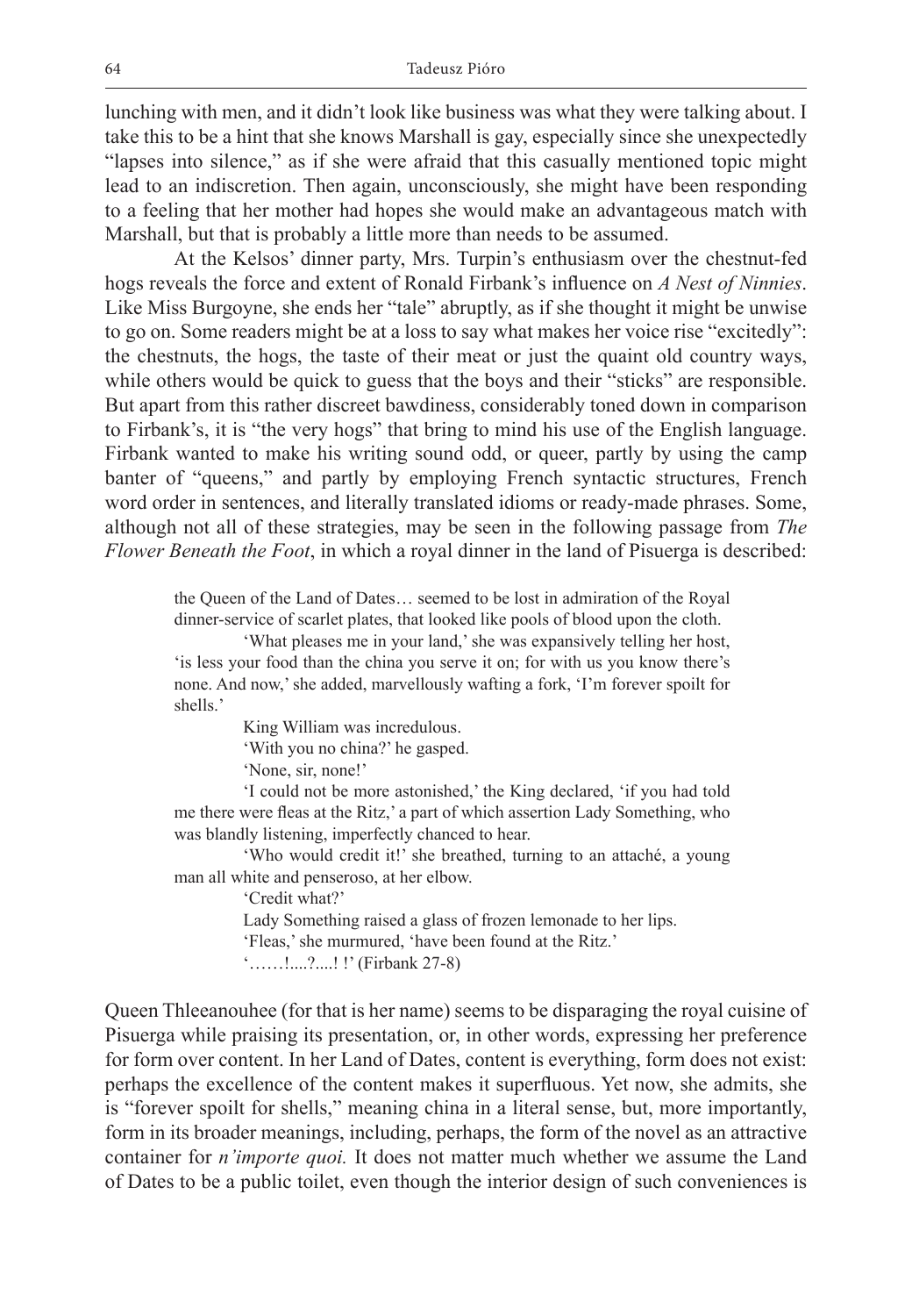discussed with gravity by some of the leading matrons of Pisuerga, or whether the meat in the Land of Dates, even it comes from chestnut-fed hogs and is tenderized by boys with sticks, is superior to the meats of Pisuerga: it is the shock effect of scarlet plates upon a white cloth, on which meat of any kind is served, that makes the conversation perversely meaningful. A shock effect was also what Firbank tried to achieve through his (mis)use of English. The lines about the fleas in the Ritz can be adapted to fit any meaning we choose for the lines preceding, even though these fleas inaugurate a leitmotif which pops up throughout the novel for comic effect.

In the final, "climactic" chapter of *A Nest of Ninnies*, which the narrators call its "Walpurgisnacht," several new characters appear, the most important among them an English architect, Godfrey Mullion. Mullion has settled in Kelton, probably due to lack of metropolitan employment, and designed the interior of a pub called Sir Toby Belch, which Alice and Giorgio take over and remake into their own Osteria Trentino. They throw a grand party to celebrate its opening. In the course of the evening, Mullion discovers a fellow soul in Henry Scott, Alice's music teacher. Unisono, they recite from memory a passage from Ruskin's *Sesame and Lilies,* and exchange views on Victorian fiction for adolescent boys, novels set in boarding schools, where the opportunities for homosexual experiences outnumber a pupil's chances to avoid them.10 When the festivities come to an end, he is offered a lift home, but declines, saying that a walk through Kelton at midnight never fails to inspire him. Then he adds: "only a European can appreciate what goes on here—," at which point Fabia takes this for sexual innuendo, and quotes "The Tale of the Ancient Mariner" as if that part of Coleridge's poem referred to gay cruising: "and he stoppeth one of three." After this interruption, Mullion completes his sentence: "where children play among the ruins of the language" (188). Although this does not blunt Fabia's insinuation, Mullion's use of the definite article—"*the* language"—indicates a specific language, British English, perhaps in its Victorian or Edwardian phase of literary development. And since Ashbery and Schuyler, from the beginning of the novel to its blithe and winsome end, have been at play among the high and low and—this in particular medium registers of this language, Mullion's remark casts them as children in the act of chanting, or just murmuring, "dada."

But be that as it may, the more important point of Mullion's remark comes with the word "ruins," which could be understood as the remains of an edifice or structure which has been broken to pieces, and all comers can pick and choose among them for their amusement, even as the past wholeness of that structure now reveals its transitory essence. Where everything once had its proper place, the very notion of a proper place seems to have lost its usefulness, and even its original purpose. In such an environment, "the language" no longer serves the aims of what Fredric Jameson termed "the will to style." The stability of the edifice of language made the will to style thinkable and performable, just as the relative stability of the definitions of fine art made possible the gradual institutionalization of post-Academic and early Modernist painting. Dada exploded these definitions and exposed their ideological implications. Its followers could play among the ruins, as long as they did not try to recreate the system Dada had set out to destroy.

<sup>10</sup> For the likely sexual implications of this conversation, see Wiśniewski 261-65.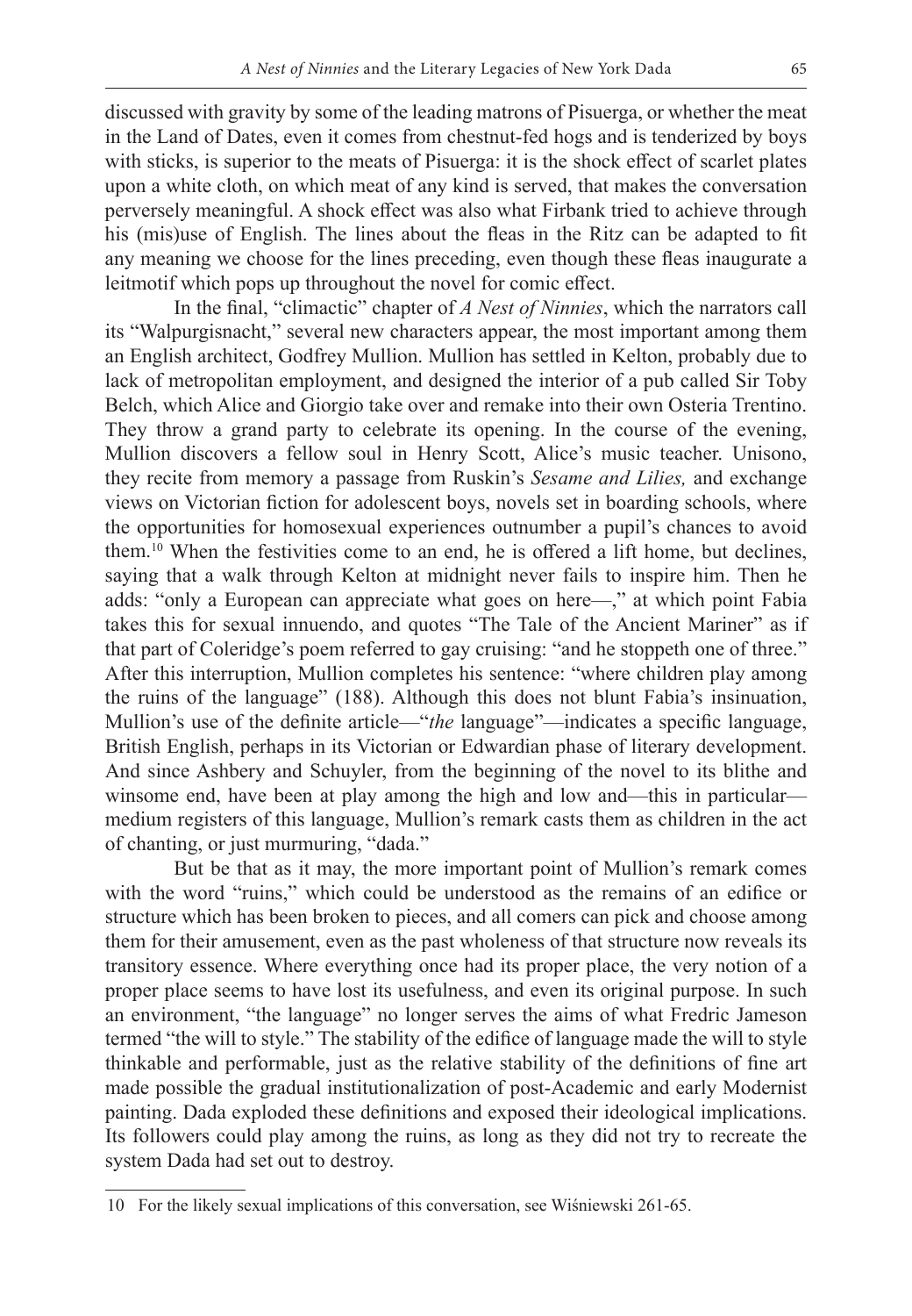Duchamp's found objects are not creative art works, but objects of everyday use, intentionally misplaced and parodically endowed with the artist's signatures. The ready phrases and clichés of *A Nest of Ninnies* are also objects of everyday use, serving both practical communication and safely conventionalized literary creation. While this kind of writing lends itself easily to parody or pastiche, hardly anyone bothers to parody or pastiche such styles as are not driven by the "will to style," with sentences constructed out of ready-made phrases, along with ready-made plot lines and all the other elements of novelistic narrative familiar to the point of total predictability. Thus it is, finally, this kind of writing in which the "ruins of the language" are to be found and played with.

To conclude, two sentences from *A Nest of Ninnies*. Alice and Victor are sitting in a drugstore in Florida when Claire Tosti, whom they have not yet met, enters and orders a sandwich.

'*Voulez-vous me passer le sel, s'il vous plait*,' Alice said to the woman. '*Comment?*' the expensively turned-out dish said in sincere bewilderment when she realized it was she who was addressed. (48)

The word "dish" is, *toutes proportions gardées*, like the moustache Duchamp placed under La Gioconda's nose. Here it means an attractive-looking person, although I believe that this usage was more common in gay, rather than straight, parlance. "To dish" also means to chatter or gossip and, again, I have encountered it only in reference to gay or campy banter. The presence of "dish" in an otherwise perfectly "wellbehaved" sentence may be taken for a camp gesture, just as Mona Lisa's moustache and goatee. Duchamp's Dadaist joke, an integral part of which is its title, *L.H.O.O.Q*, shockingly brings in Mona Lisa's sexual appetite at the same time as it makes her into a transsexual (let us add, quite convincingly). His slightly later work, *Rose Selavy*, presents Duchamp himself in drag, but looking very much like the man he was. In each case, however, the Dada spirit is also the spirit of camp. By way of their camp jokes and stylizations, Ashbery and Schuyler expose the affinities and identifications of that aesthetic with New York Dada.

## **Works Cited**

Ashbery, John, and James Schuyler. *A Nest of Ninnies*. Paladin, 1990.

- Dickens, Charles. *The Pickwick Papers*. https://www.gutenberg.org/files/580/580 h/580-h.htm. Accessed 12 June 2021.
- Firbank, Ronald. *The Flower Beneath the Foot.* Penguin Books, 1986.
- Hoffman, Karin. *The Songs We Know Best. John Ashbery's Early Life.* Farrar, Strauss and Giroux, 2017.
- Mathews, Harry. *Cigarettes*. Weidenfeld and Nicolson, 1987.
- ——. In conversation with Tadeusz Pióro. Warsaw, October 1998.
- Murphy, Richard. *Theorizing the Avant-Garde: Modernism, Expressionism, and the Problem of Postmodernity*. Cambridge UP, 1999.
- Naumann, Francis, with Beth Venn. *Making Mischief: Dada Invades New York*. Whitney Museum of American Art, 1996.
- Richter, Hans. *Dadaizm*. Translated by Jacek St. Buras. Wydawnictwa Artystyczne i